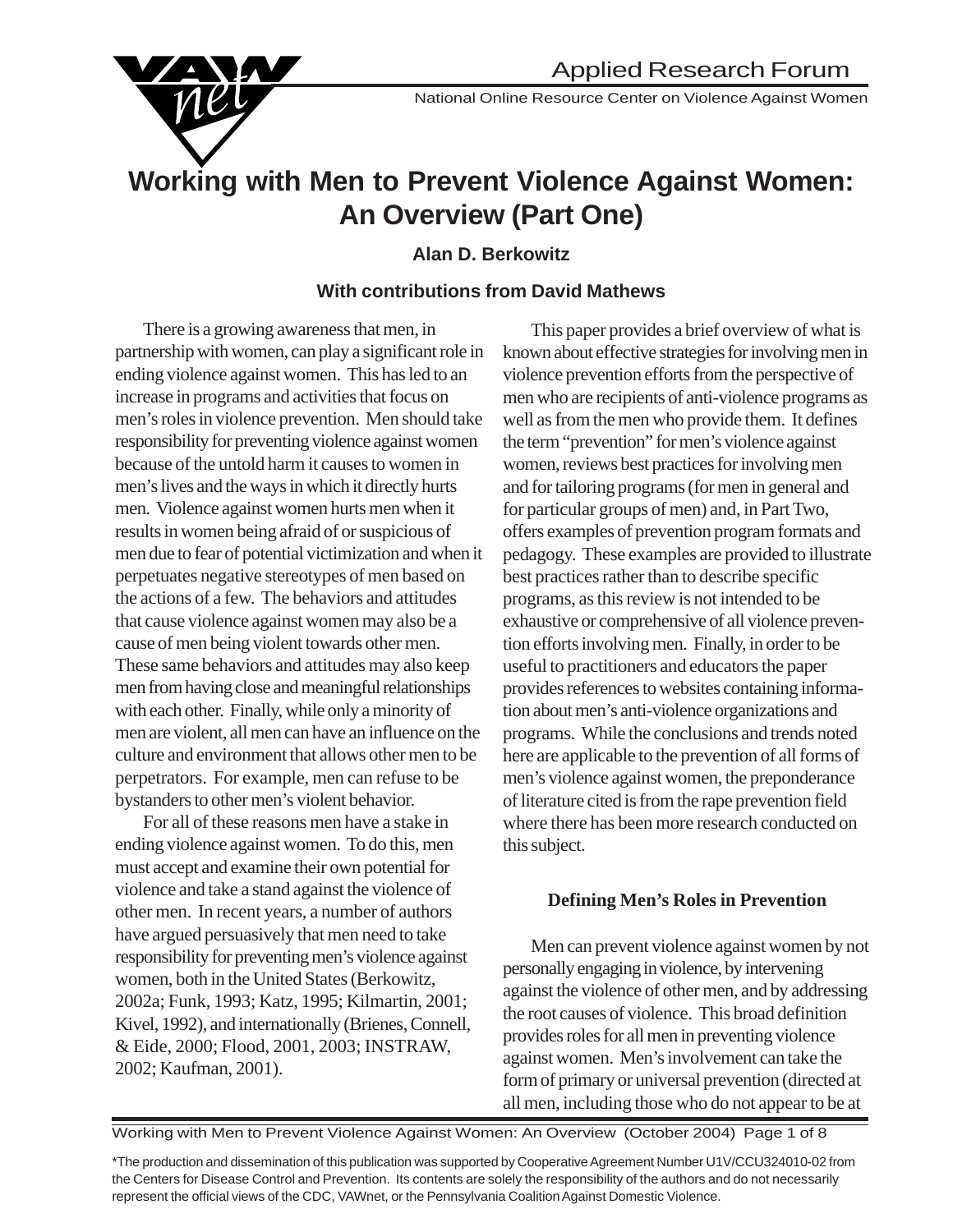risk of committing violence and those who may be at risk for continuing a pattern of violence), through secondary or selective prevention (directed at men who are at-risk for committing violence), and/or through more intensive tertiary or indicated prevention (with men who have already been violent).

For violence prevention these distinctions may be somewhat artificial because it can be argued that all men are at risk for perpetration by virtue of their socialization as men (Hong, 2000; Kaufman, 1985), because men can commit violence without defining it as such, and because men who have been violent can successfully participate in programs to prevent other men's violence. "Prevention" is defined here as any program or activity that reduces or prevents future violence against women by men. Programs for men who already have a documented history of violence against women, such as batterer's or perpetrator treatment programs, will not be discussed here.

Prevention programs can take the form of one session, a series of sessions or ongoing interactive educational workshops, leadership training, social marketing and social norms media campaigns (defined in Part Two of this paper), or through participation in one-time or ongoing public events. These may focus directly on the issue of violence or on its specific forms (for example, sexual assault, domestic violence, dating violence and/or harassment, and stalking), or indirectly through men's involvement in consciousness raising, fatherhood and/or skill-building programs that foster attitudes and behaviors that may protect against violence, or by providing healthy resocialization experiences about what it means to be a healthy, nonviolent man. In its broadest definition, violence prevention for men includes any activity that addresses the root causes of men's violence including social and structural causes as well as men's gender role socialization and men's sexism.

Among men's violence prevention programs those for school-aged boys have tended to focus on issues of sexual harassment and dating violence, those for college age men have tended to focus on sexual assault, and those for men not in college or older have tended to focus on domestic violence in

longer-term partnerships. In actuality it is important for all men to be involved in the prevention of all forms of violence against women, even when it may be developmentally or strategically appropriate to foster this involvement by focusing initially on one form of men's violence.

# **What Works in Men's Violence Prevention?**

Due to evaluation literature that is limited in scope, it is difficult to assess the effectiveness of violence prevention programs for men. For example, most prevention program assessments measure changes in attitudes that are associated with a proclivity to be violent rather than actual violent behavior. Reviews of the literature suggest that sexual assault prevention programs for college men can be effective in improving attitudes that may put men at-risk for committing violence against women, although these attitudinal changes are often limited to periods of a few months (Brecklin & Forde, 2001; Breitenbecher, 2000; Lonsway, 1996; Schewe, 2002). In contrast, programs that focus only on providing information have not been found to be effective (Schewe, 2002). Among pre-college aged males, dating violence and harassment prevention programs offered to mixed gender groups in school settings can result in both attitude and behavior change for a few months or longer (Avery-Leaf & Cascardi, 2002).

Despite the limited research, there is an emerging consensus regarding what constitutes effective violence prevention for men. Violence prevention programs that have been found effective in evaluation studies tend to share one or more of the assumptions listed below. Practitioners who work with men to prevent violence have also concluded that effective violence prevention programs for men share some or all of these assumptions:

Men must assume responsibility for preventing men's violence against women. Men need to be approached as partners in solving the problem rather than as perpetrators.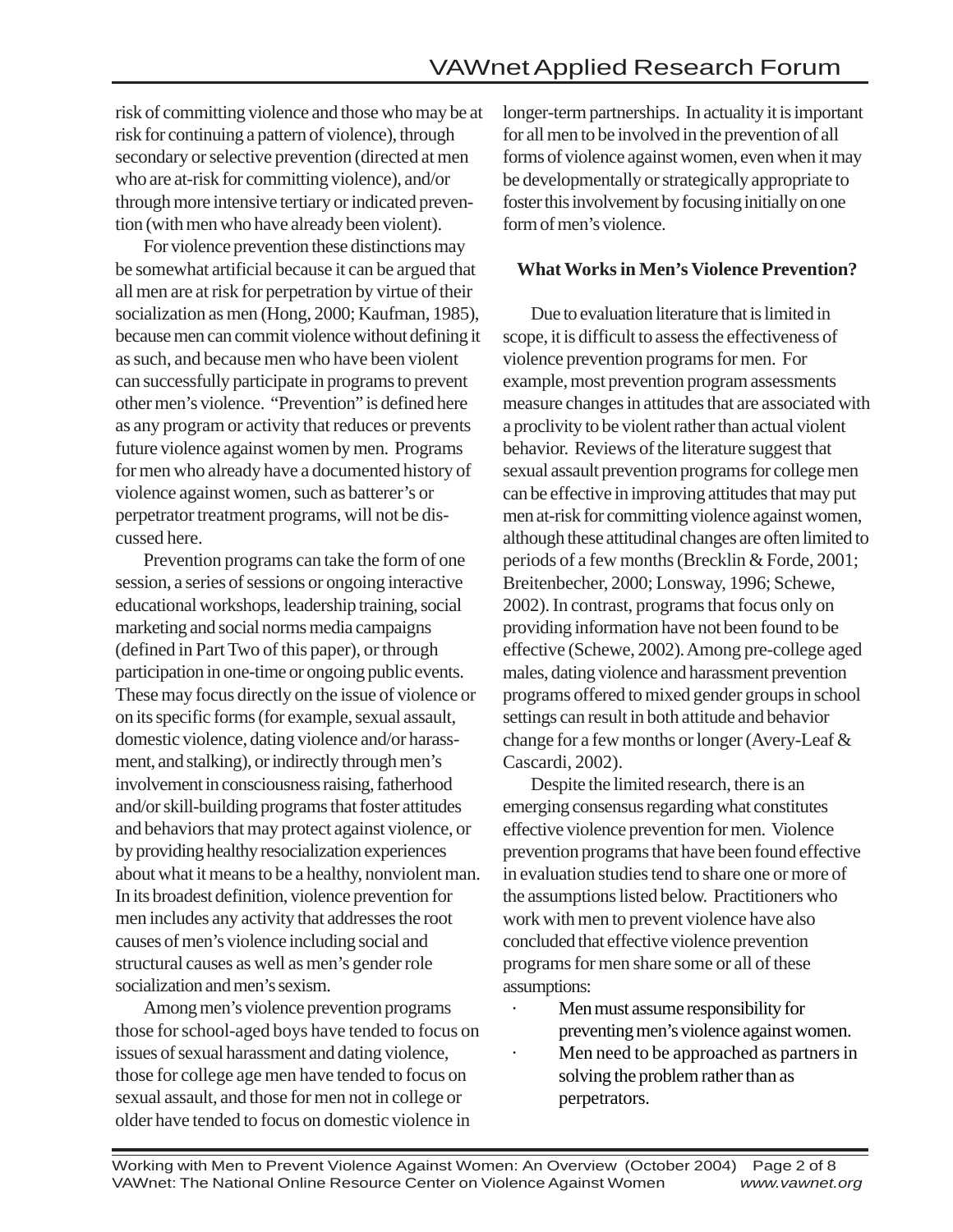- Workshops and other activities are more effective when conducted by peers in small, all-male groups because of the immense influence that men have on each other and because of the safety all-male groups can provide.
- Discussions should be interactive and encourage honest sharing of feelings, ideas, and beliefs.
- · Opportunities should be created to discuss and critique prevailing understandings of masculinity and men's discomfort with them, as well as men's misperceptions of other men's attitudes and behavior.
- Positive anti-violence values and healthy aspects of men's experience should be strengthened, including teaching men to intervene in other men's behavior.
- Work with men must be in collaboration with and accountable to women working as advocates, educators, and prevention specialists.

**What is the Logic of these Assumptions?** First, research and experience have shown that putting men on the defensive or using blame is not effective and can even result in negative outcomes. Thus, in Lonsway's review of the literature she stated: "although educational programs challenging rape culture *do* require confrontation of established ideologies, such interventions *do not necessitate a style of personal confrontation*" (Italics added, 1996, p. 250). Thus, men should take responsibility for acting as perpetrators and bystanders of violence and the best way to accomplish this is to encourage men to be partners in solving the problem rather than by criticizing or blaming men (Berkowitz, 2002a; Men Can Stop Rape, 2000; Schewe, 2002). Most men are not coercive or opportunistic, do not want to victimize others, and are willing to be part of the solution to ending sexual assault. (In contrast, while men who are predatory or who have a history of perpetration may benefit from exposure to some education and prevention programs, more intensive treatment is likely required for these men to change previous patterns of perpetration).

The majority of men may already hold attitudes that can be strengthened to prevent and reduce violence and encourage men to intervene with other men. For example, research has demonstrated that most men are uncomfortable with how they have been taught to be men, including how to be in relationship with women, homophobia, heterosexism, and emotional expression, and that they are uncomfortable with the sexism and inappropriate behavior of other men (Berkowitz, 2003; 2004). Because many men already feel blamed and are on the defensive about the issue of men's violence (even when this defensiveness is misplaced), effective approaches create a learning environment that can surface the positive attitudes and behaviors that allow men to be part of the solution. This can be accomplished in the context of a safe, nonjudgmental atmosphere for open discussion and dialogue in which men can discuss feelings about relationships, sexuality, aggression, etc. and share discomfort about the behavior of other men.

# **What Types of Discussions are Effective?**

Literature reviews have suggested that the quality and interactive nature of the discussion may be more important than the format in which it is presented (Breitenbecher, 2000; Lonsway, 1996), a dimension that Davis (2000) has called "program process." Because men are influenced by other men and by what men think is true about other men, this influence can be positively channeled in all-male groups. Thus, effective violence prevention for men acknowledges the important influence that male peer groups have on men's actions (Schwartz & DeKeseredy, 1997), corrects misperceptions that men have about each other's attitudes and behavior (Berkowitz, 2002a), and channels this influence towards positive change.

The common element in successful prevention programs for men is the opportunity to participate in an experience where men are encouraged to honestly share real feelings and concerns about issues of masculinity and men's violence. The opportunity for men to hear the attitudes and views of other men is powerful, especially because it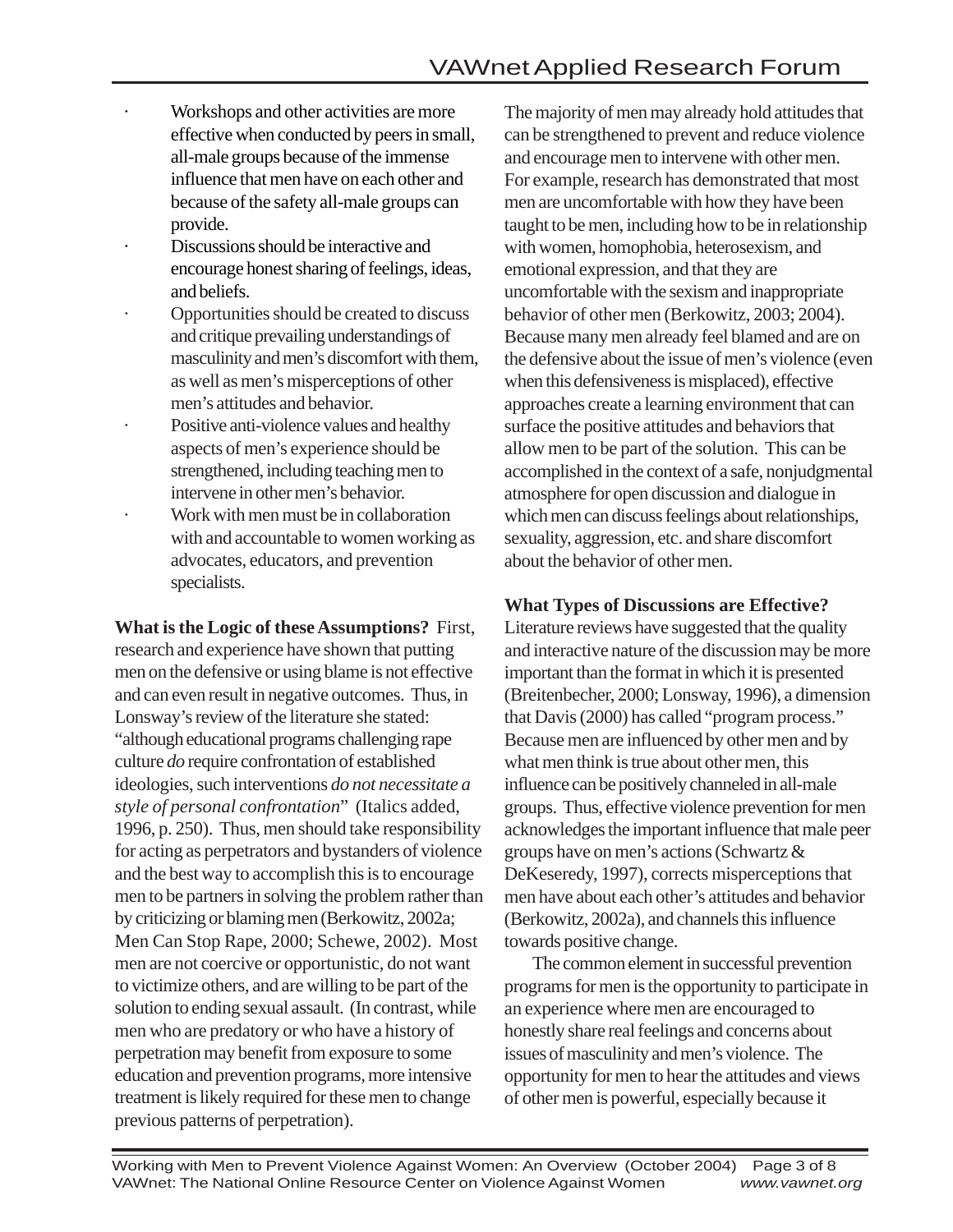empowers men who want to help and provides them with visible allies. This strategy encourages the majority of men to take the necessary steps to avoid perpetrating and to confront the inappropriate behavior of male peers.

**Are All Male or Mixed Gender Programs**

**More Effective?** Research suggests that these goals can be accomplished most effectively with male facilitators in all-male groups. For example, Brecklin and Forde (2001) conducted a comprehensive meta-analysis of forty-three college rape prevention program evaluations and concluded that both men and women experienced more beneficial change in single-gender groups than in mixed-gender groups. This was also the conclusion reached in five other literature reviews of rape prevention programs that all recommended that rape prevention programs be conducted in separategender groups when possible (Breitenbecher, 2000; Gidycz, Dowall & Marioni, 2002; Lonsway, 1996; Schewe, 2002; Yeater & Donohue, 1999).

While there are advantages to programs facilitated by men, skilled female facilitators can also work very effectively with men. Women working with men need to be aware that men may view their leadership as reinforcing the assumption that violence prevention is a "women's issue" not relevant to men and must also find ways to prevent participants from attributing honest dialogue simply to the presence of a female. It is also beneficial for men to see women and men co-facilitating in a respectful partnership. Examples of programs for men that have been developed and led by women include those by Hong (2000) and Mahlstedt (1999).

One of the main arguments for separate gender workshops is that the goals for violence prevention are different for men and women (Gidycz, Dowdall, & Marioni, 2002; Schewe, 2002). Despite this being true in some settings, it may be necessary or more appropriate to offer violence prevention in mixed groups. Trainers must still take into account the gender differences that make such separation desirable, avoid the polarization that can occur in mixed-gender groups, avoid potential victimblaming, not give information about victim-risk that could be useful to perpetrators, and avoid approaches that are blaming of men (Schewe, 2002). While mixed gender workshops have been evaluated as successful with boys in school settings, these programs have not been compared with similar programs offered in all-male settings (see Avery-Leaf & Cascardi, 2002 for an excellent review of this literature).

**Partnerships with Women and Accountability to**

**Women.** Attention to men's roles in preventing violence against women is only possible because of the decades of tireless work and sacrifice by female victim advocates, social activists, researchers, academicians, survivors, and leaders. These courageous women have successfully challenged society to take notice of this problem and to begin to fund efforts to solve it. Men's work to end violence against women must include recognition of this leadership and must never be in competition with or at the expense of women's efforts. Thus, prevention programs for men should be developed to exist alongside of victim advocacy, legal and policy initiatives, academic research, rape crisis and domestic violence services, and educational programs for women. Male anti-violence educators must recognize that we are accountable to the women who are the victims of the violence we hope to end, and must work to create effective collaborative partnerships and alliances that provide a role for women in men's programs (Flood, 2003). To do this requires an understanding and exploration of men's privilege, sexism, and other biases, and an openness to learning from women and to working with them as allies.

**Challenges to Men's Involvement.** Finally, it is important to acknowledge that there are many challenges and barriers for men who do this work. Men who work to end violence against women are challenging the dominant culture and the understandings of masculinity that maintain it. Thus, male activists are often met with suspicion, homophobia and other questions about their "masculinity." Men and women who feel threatened by this work often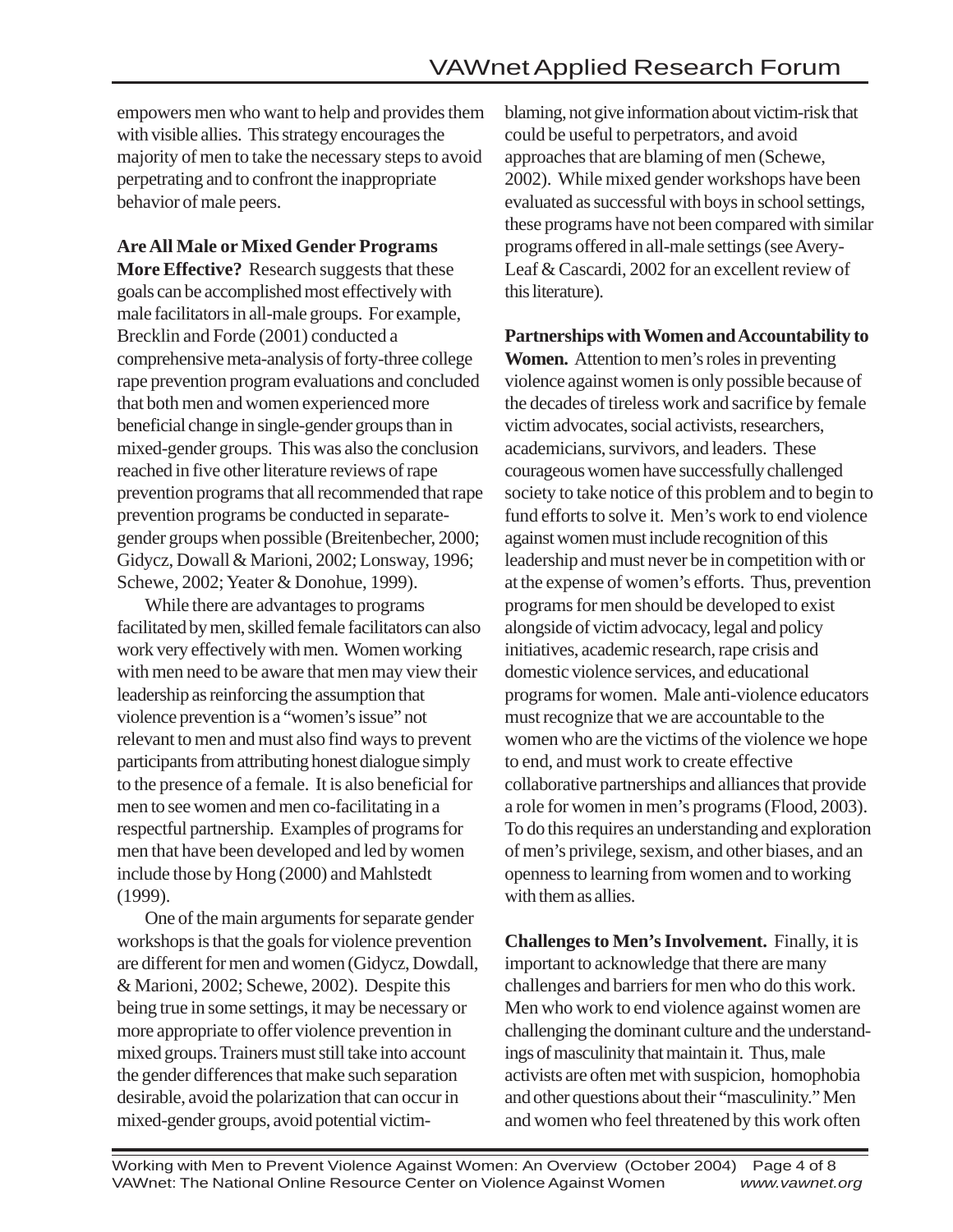discredit male activists efforts and persons (Flood, 2003; Stillerman, 1998). At the same time many men are grateful for the example set by male activists and for modeling a different way of being male. Men who do this work are also frequently and unfairly given more credit for their efforts than women who do similar work (Flood, 2001). Men engaged in violence prevention need to personally recognize these challenges and take responsibility to change these dynamics both personally and professionally.

# **Cultural Issues and Masculinities**

While men in North America may share some common socialization experiences and definitions of what it means to be male, there are also important differences in terms of race, ethnicity, social class, sexual orientation, religion, and other identities that must be addressed in violence prevention efforts. In addition, there are cultural differences regarding the appropriate context for prevention including how violence should be addressed. Currently there is extensive literature documenting the need for culturally relevant and tailored programs in medical, psychological, and public health literatures, along with evidence for the ineffectiveness of approaches derived from dominant groups or paradigms. Providing culturally competent programming should not be considered optional, but is a necessity for effectiveness.

"Relevance" is a critical component of program success. It has been determined to be an important component of effective prevention programs and is discussed further in Part Two of this paper. Because men from different identities have different experiences, relevant programming must address these differences, including experiences of racism among men of color, of homophobia for gay, bisexual and/ or transgender men, the effects of economic inequalities for working class and poor men, and the cultural context for violence prevention within different communities. As with every other issue, there is a danger of imposing definitions and understandings from more established violence prevention

efforts (which, like the larger culture, is predominantly white and middle class) upon other cultures and communities.

An example of the importance of culturally relevant programs comes from research on the differential impact of programs on men from different racial backgrounds. In one study, a generic raceneutral program was effective for European heritage men but not men of color, while a modified program with a co-presenter of color and relevant information (including statistics on violence in ethnic communities and dispelling of ethnically based rape myths) were effective for both groups (Heppner, Neville, Smith, Kivlighan, & Gershuny, 1999). In other research conducted on perpetrators from different ethnic backgrounds, differences were found in personality characteristics and motivations for perpetration that may have important implications for designing culturally sensitive prevention programs for men (Hall, Sue, Narang, & Lilly, 2000; Kim & Zane, 2004).

Violence prevention efforts need to acknowledge these kinds of differences and also correct stereotypes and myths about the prevalence of violence among different groups of men. Finally, men from different cultural groups have different experiences with the educational and criminal justice systems that may influence receptivity to violence prevention. Violence prevention efforts that are community based, sensitive to ethnic and class issues, and accountable to the larger community have been developed in many communities and show promise. All of the above strongly suggest the critical importance of developing programs that are either tailored to the needs of a particular group, or conducted in a way that is inclusive and welcoming of all backgrounds. A critical oversight is the lack of research examining the needs of gay, bisexual and transgendered men with respect to violence prevention programming.

# **Summary**

In recent years there has been expanded interest in developing programs and strategies that focus on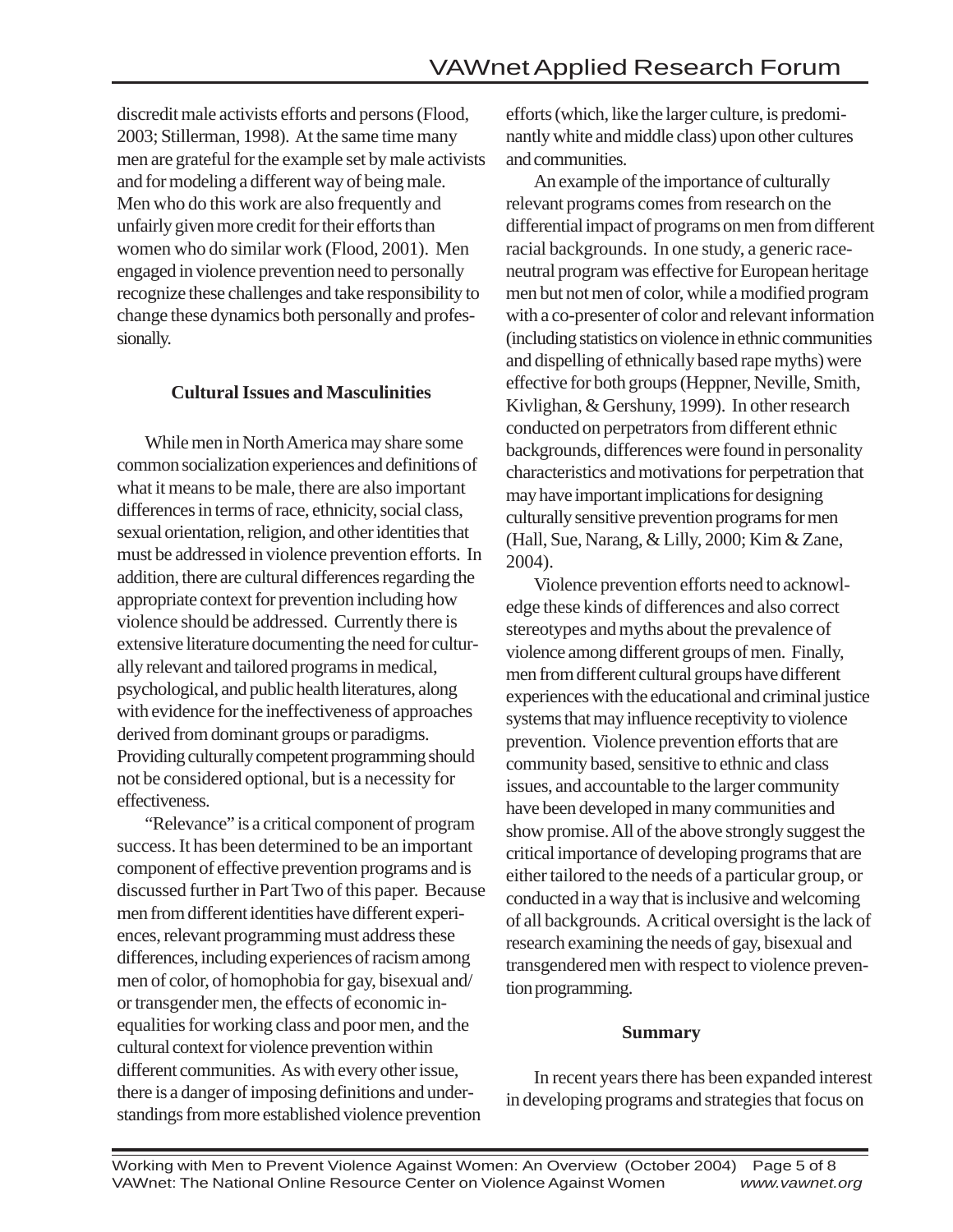men's responsibility for ending violence against women. These programs create a safe environment for men to discuss and challenge each other with respect to information and attitudes about men's violence. The literature suggests that these programs can produce short-term change in men's attitudes that are associated with a proclivity for violence, encourage men to intervene against the behavior of other men, and in some cases reduce men's future violence. As these programs become more popular and as more men take leadership on this issue we are hopeful that the epidemic of men's violence against women will be significantly reduced and that all of our relationships will come closer to embodying ideals of respect, mutual empowerment, growth, and co-creation.

*Note:* Portions of this review were adapted from "Fostering Men's Responsibility for Preventing Sexual Assault" and "Working with Men to Prevent Sexual Assault," both written by the author in 2002.

#### *Author of this document:*

Alan David Berkowitz, Ph.D. Independent Consultant Founder and Editor of The Report on Social Norms alan@fltg.net www.alanberkowitz.com

#### *Consultant:*

Dave Mathews, PsyD, LICSW Director of Therapy Domestic Abuse Project 204 W. Franklin Avenue Minneapolis, MN 55404 dmathews@mndap.org

**Distribution Rights:** This Applied Research paper and In Brief may be reprinted in its entirety or excerpted with proper acknowledgement to the author(s) and VAWnet (www.vawnet.org), but may not be altered or sold for profit.

**Suggested Citation:** Berkowitz, A. (2004, October). *Working With Men to Prevent Violence: An Overview (Part One)*. Harrisburg, PA: VAWnet, a project of the National Resource Center on Domestic Violence/Pennsylvania Coalition Against Domestic Violence. Retrieved month/day/year, from: http:// www.vawnet.org

## **References**

Avery-Leaf, S. & Cascardi, M. (2002). Dating violence education: Prevention and early intervention strategies. In P. Schewe (Ed.), *Preventing violence in relationships* (pp.79-106). Washington, DC: American Psychological Association.

Berkowitz, A.D. (2002a). Fostering men's responsibility for preventing sexual assault. In P. Schewe (Ed.), *Preventing violence in relationships* (pp.163- 196). Washington, DC: American Psychological Association.

Berkowitz, A.D. (2002b, Spring/Summer). Working with Men to Prevent Sexual Assault. *Newsletter of the National Sexual Violence Resource Center,* 2, 4-6.

Berkowitz, A.D. (2003). Applications of social norms theory to other health and social justice issues. In H. Wesley Perkins (Ed.), *The social norms approach to prevention* (pp.259-279). San Francisco: Jossey Bass.

Berkowitz, A.D. (2004). *The social norms approach: Theory, research and annotated bibliography*. Retrieved July 28, 2004 from www.edc.org/ hec/socialnorms/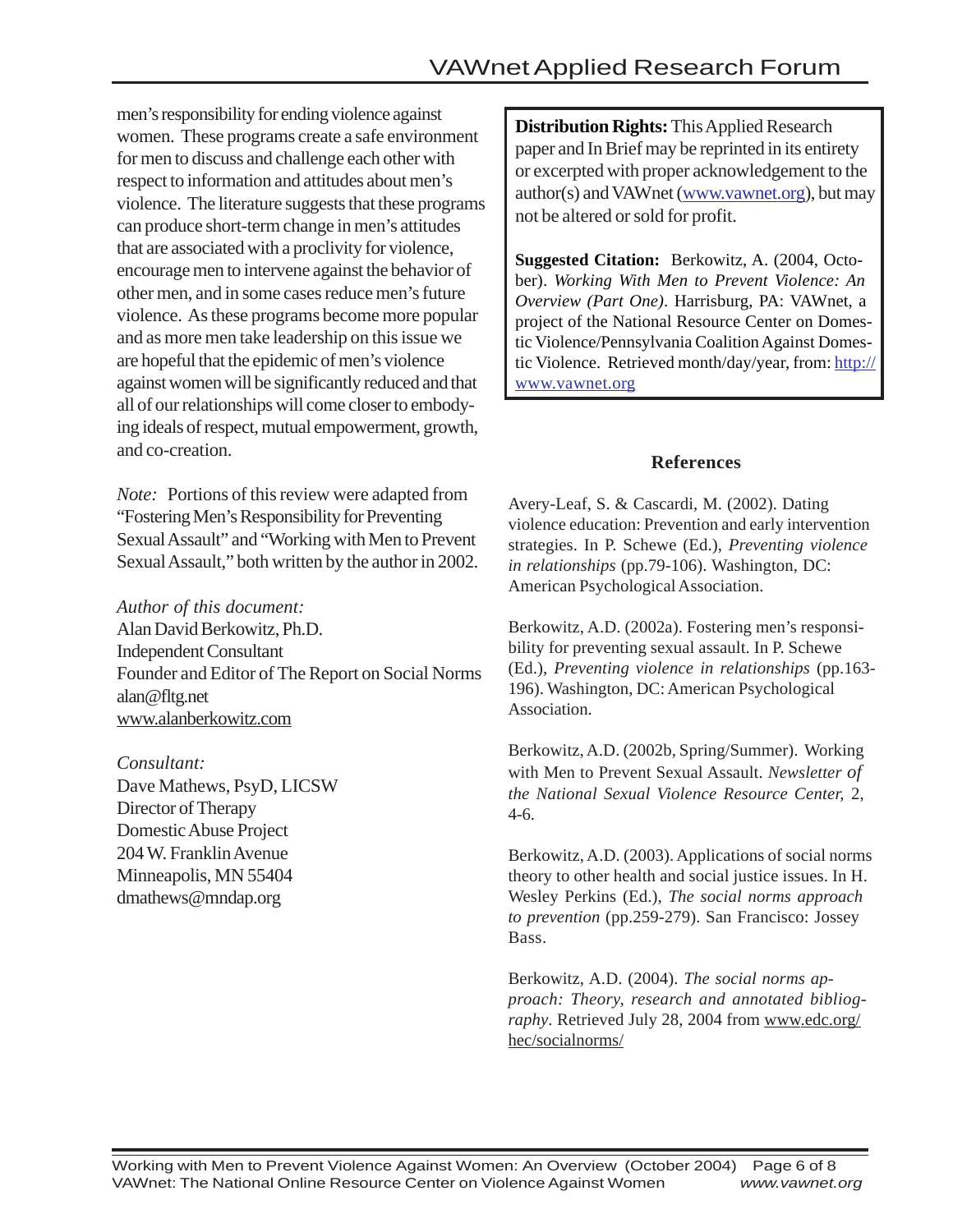Brecklin, L.R. & Forde, D.R. (2001). A metaanalysis of rape education programs. *Violence and Victims,16*, 303-321.

Breitenbecher, K.H. (2000). Sexual assault on college campuses: Is an ounce of prevention enough? *Applied and Preventive Psychology, 9*, 23-52.

Breines, I., Connell, R., & Eide, I. (2000). (Eds.) *Male roles, masculinities and violence: A culture of peace perspective.* Paris: UNESCO Publishing.

Davis, T.L. (2000). Programming for men to reduce sexual violence. In D. Liddel & J. Lund (Eds.), *Powerful programs for student learning: Approaches that make a difference: New Directions for Student Services No. 90* (pp. 79-89)*.* San Fransico, Jossey-Bass.

M. Kimmel, J. Hearn, & R.W. Connell (Eds.), *The handbook of studies on men and masculinities* (pp.458-466)*.* Thousand Oaks, CA: Sage.

Flood, M. (2001). Men's collective anti-violence activism and the struggle for gender justice. *Violence against Women and the Culture of Masculinity Development, 44*(3), 42-47.

Flood, M. (2003). Men's collective struggles for gender justice: The case of anti-violence activism. In Funk, R.E. (1993). *Stopping rape: A challenge for men.* Philadelphia: New Society Publishers.

Gidycz, C.A., Dowdall, C.L., & Marioni, N.L. (2002). Interventions to prevent rape and sexual assault. In J. Petrak & B. Hedge (Eds.), *The trauma of adult sexual assault: Treatment, prevention, and policy* (pp. 235-260). NY: J. Wiley & Sons.

Hall, G.C.N., Sue, S., Narang, D.S. & Lilly, R.S. (2000). Culture-specific models of men's sexual aggression: Intra- and interpersonal determinants. *Cultural Diversity and Ethnic Minority Psychology, 6*(3), 252-267.

Heppner, M.J., Neville, H.A., Smith K., Kivlighan, D.M., & Gershuny, B.S., (1999). Examining immediate and long-term efficacy of rape prevention programming with racially diverse college men. *Journal of Counseling Psychology, 46*(1), 16-26.

Hong, L. (2000). Towards a transformed approach to prevention: Breaking the link between masculinity and violence. *Journal of American College Health,* 48, 269-279.

INSTRAW. (2002). *Partners in change: Working with men to end gender-based violence*. Santo Domingo, Dominican Republic: United Nations International Research and Training Institute for the Advancement of Women (INSTRAW).

Kaufman, M. (1985). The construction of masculinity and the triad of men's violence. In M. Kaufman, (Ed.), *Beyond patriarchy: Essays by men on pleasure, power and change* (pp.1-29). Toronto: Oxford University Press.

Kaufman, M. (2001). Building a movement of men working to end violence against women. *Violence against Women and the Culture of Masculinity Development, 44*(3), 9-14.

Katz, J. (1995). Reconstructing masculinity in the locker room: The mentors in violence prevention project. *Harvard Educational Review, 65*(2), 163- 174.

Kilmartin, C.T. (2001). *Sexual assault in context: Teaching college men about gender*. Holmes Beach, FL: Learning Publications.

Kim, I.J. & Zane, N.W.S. (2004). Ethnic and cultural variations in anger regulation and attachment patterns among Korean American and European American batterers. *Cultural Diversity and Ethnic Minority Psychology, 10*(2), 151-168.

Kivel, P. (1992). *Men's work: How to stop the violence that tears our lives apart*. Center City, MN: Hazelden.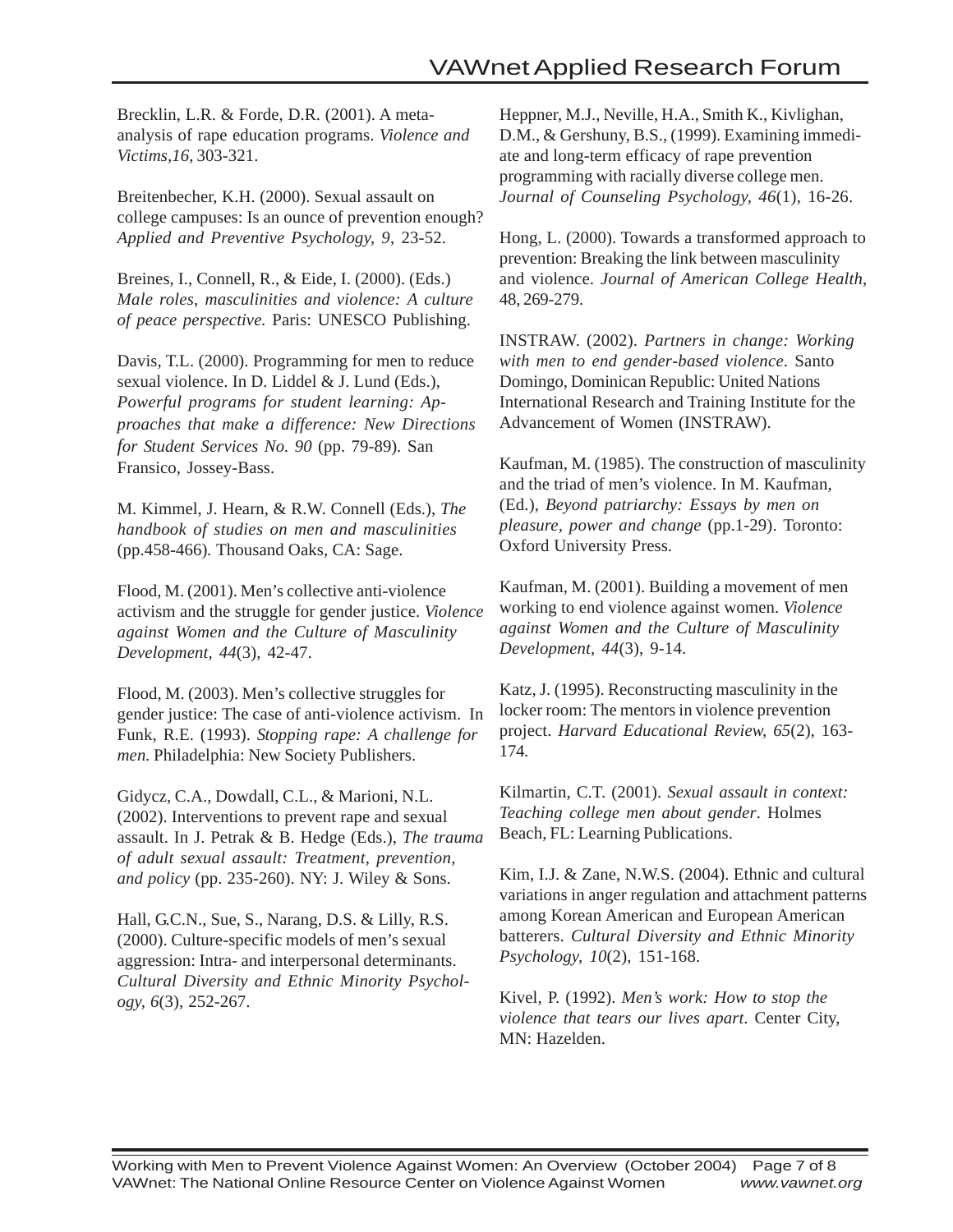Lonsway, K.A. (1996). Preventing acquaintance rape through education: What do we know? *Psychology of Women Quarterly*, 20, 229-265.

Mahlstedt, D. (1999). *Men's work: Fraternity brothers stopping violence against women*. New York: Insight Media.

Men Can Stop Rape (MCSR) (2000). *Speaking with Men about sexism and sexual violence: Training packet.* Washington, DC: Author.

Schewe, P.A. (2002). Guidelines for developing rape prevention and risk reduction interventions. In P. Schewe (Ed.), *Preventing violence in relationships* (pp.107-136). Washington, DC: American Psychological Association.

Schwartz, M.D. & DeKeseredy, W.S. (1997). *Sexual assault on campus: The role of male peer support.* Thousand Oaks, CA: Sage Publications.

Stillerman, J. (1998, October). Gender offenders: Perceptions of men doing anti-rape education. Paper presented at the Eighth International Conference on Sexual Assault and Harassment on Campus. Orlando, FL.

Yeater, E.A. & O'Donohue, W. (1999). Sexual assault prevention programs: Current issues, future directions, and the potential efficacy of interventions with women. *Clinical Psychology Review, 19*(7), 739-771.